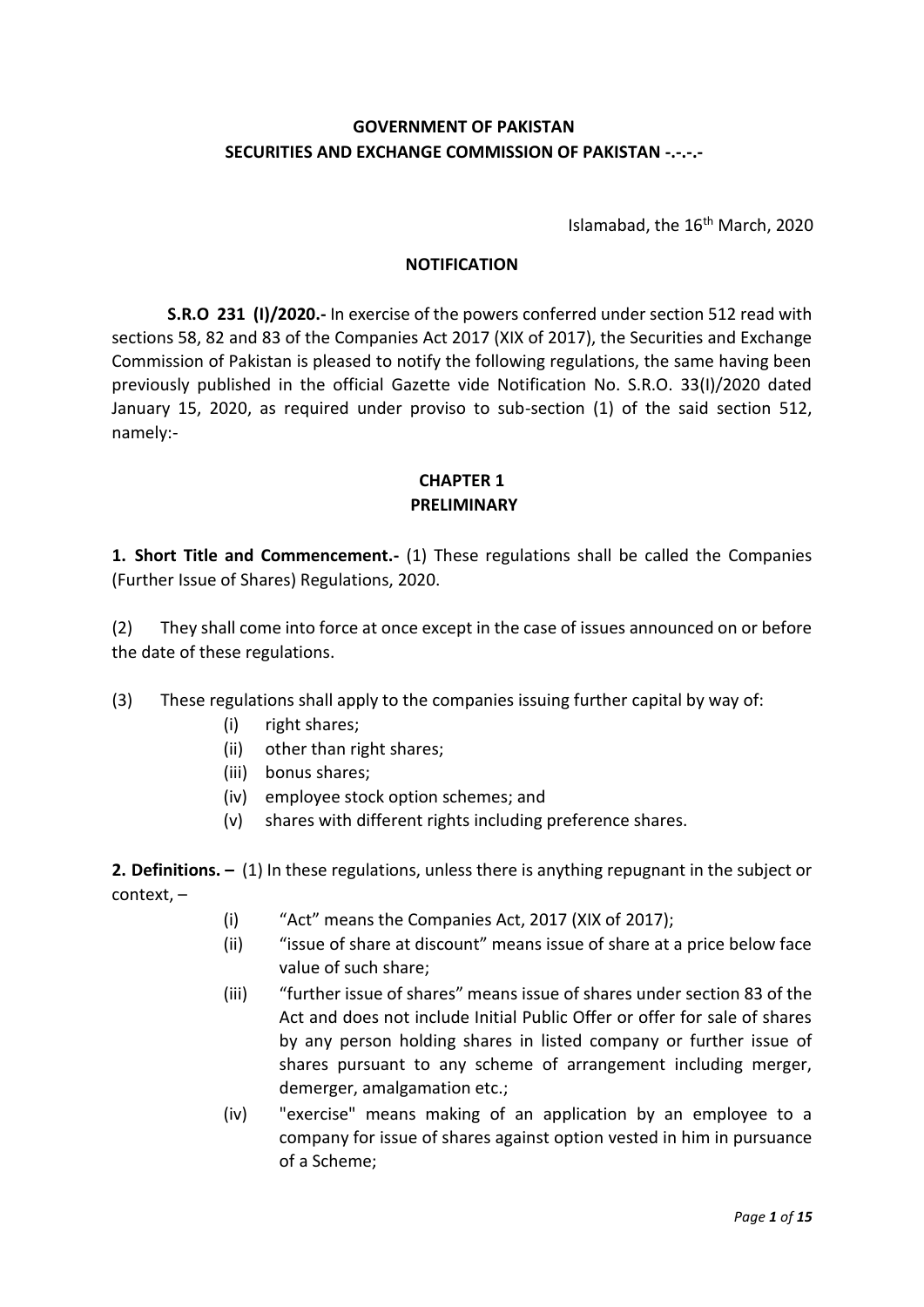- (v) "exercise period" means the time period after vesting within which an employee may exercise his right to apply for shares against an option vested in him in pursuance of the Scheme;
- (vi) "exercise price" means the price payable by an employee for exercising an option granted to him in pursuance of the Scheme;
- (vii) "initial public offer or IPO" means first time offer of securities to the general public;
- (viii) "issue" for the purpose of these regulations, means further issue of shares;
- (ix) "issue size" means the total number of shares issued or proposed to be issued by a company;
- (x) "issue price" means the price per share at which shares are offered or issued;
- (xi) "issue of shares by way of other than right" means issue of shares out of the share capital of a company or body corporate to any person without right offer, either for cash or for consideration otherwise than in cash;
- (xii) "market price" for the purpose of a scheme means latest available closing price of the share on a securities exchange on which the shares of the company are listed and where share price is not traded on a given date, then the share price on the last trading day shall be considered;
- (xiii) "option" means a right but not an obligation granted to an employee in pursuance of a Scheme to apply for shares of a company at a predetermined price;
- (xiv) "preference shares" mean the shares which carry or would carry such preferential rights or privileges as provided for in the articles of association of the company including but not limited to the following:
	- (a) carry preferential right over the rights of ordinary shareholders to receive dividend; preference dividend may be cumulative or non-cumulative;
	- (b) carry preferential right over the rights of ordinary shareholders to participate in profits of company;
	- (c) carry preferential rights over the rights of ordinary shareholders to be paid in the event of winding up of the issuer; and
	- (d) voting and non-voting rights
- (xv) "right issue" means the shares offered by a company to its members strictly in proportion to the shares already held in respective kinds and classes ;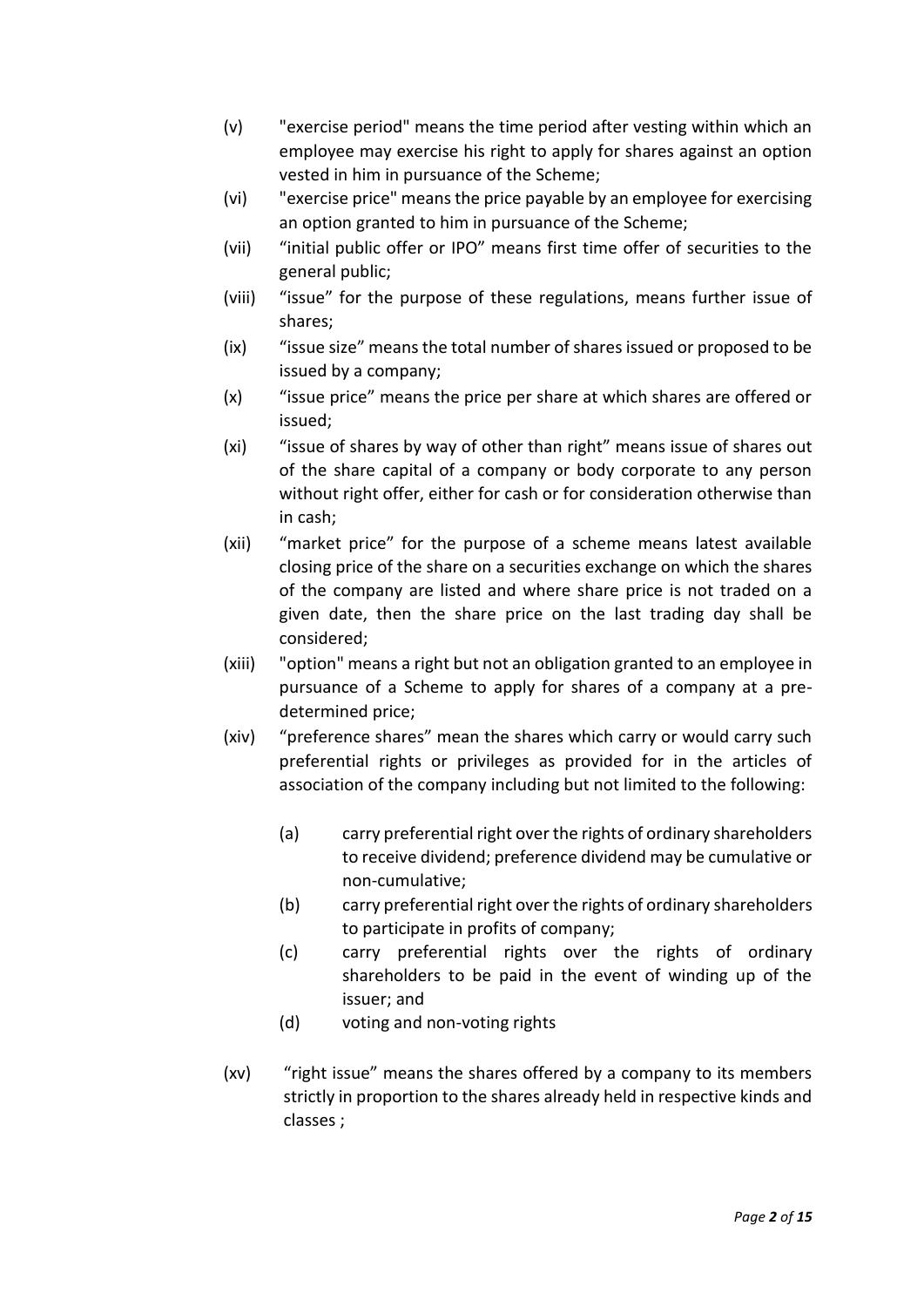- (xvi) "scheme" means an Employees Stock Option Scheme (ESOS) approved by the Commission in accordance with procedure and on conditions specified through these regulations;
- (xvii) "schedule" means the schedule appended with these regulations.
- (xviii) "vesting" means to give or earn a right to apply for conversion of the options, granted under a scheme, into shares of the company; and
- (xix) "vesting period" means the period during which the vesting of an option granted to an employee in pursuance of a scheme takes place.

(2) All terms and expression used but not defined in these regulations shall have the same meaning as assigned to them in the Act, the Securities Act, 2015 (III of 2015) and the Securities and Exchange Commission of Pakistan Act, 1997 (XLII of 1997).

# **CHAPTER II RIGHT ISSUE**

**3. Conditions for right issue. –** (1) Subject to requirements of section 83 of the Act, a listed company issuing right shares shall, comply with the following general conditions, namely. –

- (i) board shall approve the decision to increase share capital and the said decision shall be communicated on the same day to the Commission and to the securities exchange for public dissemination;
- (ii) Fractional shares, if any, shall not be offered and all fractions less than a share shall be consolidated and disposed of by the company and the proceeds from such disposition shall be paid to such of the entitled shareholders as may have accepted such offer;
- (iii) the decision of board shall clearly state the following-
	- (a) quantum of the issue i.e. as percentage of existing paid up capital;
	- (b) issue size;
	- (c) issue price;
	- (d) purpose of the issue;
	- (e) utilization of the proceeds of the issue;
	- (f) benefits of the issue to the company and its shareholders;
	- (g) risks, if any, associated with the issue to which the company and/or its members are exposed to;
	- (h) justification for issue of shares at, premium or at discount to face value (if applicable);
- (iv) where announcement of the issue of bonus and right shares is made simultaneously, the resolution of the board shall specify whether such bonus shares qualify for right entitlement or not;
- (v) the letter of offer under section 83 of the Act and information specified in Schedule I to these regulations, shall be sent to all the members along with copy of the extract of the resolution of the board's meeting approving the right issue; and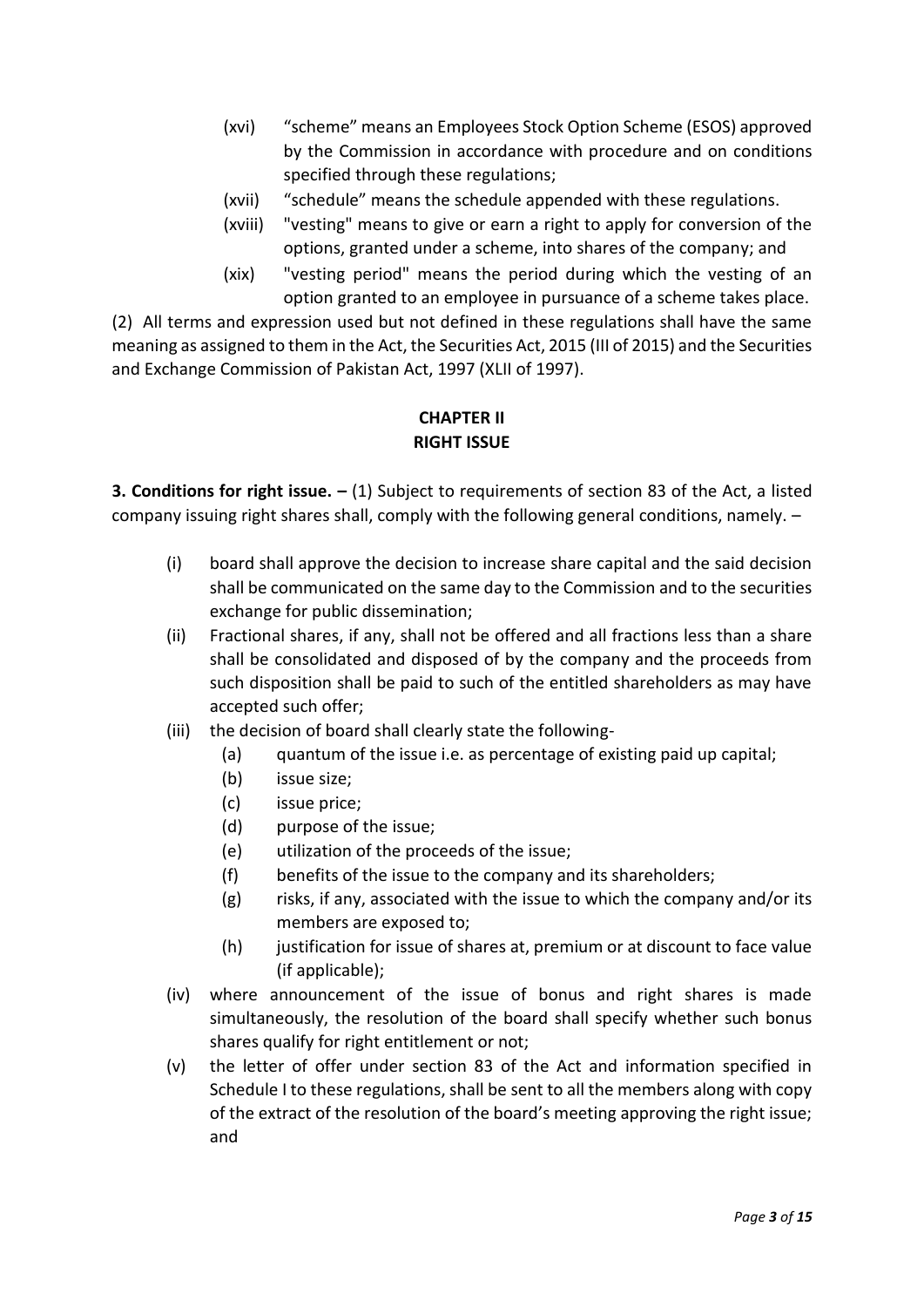- (vi) A listed company may issue right shares at face value or at premium to face value provided the directors and substantial shareholders of the company undertake in writing that:
	- (a) they will subscribe the right shares to be offered to them as per their right entitlement or arrange subscription for the same through other persons; and
	- (b) the balance of the right issue is underwritten through at least two underwriters, not being associated companies or associated undertakings of the issuer;

Explanation: An underwriter may enter into sub-underwriting arrangement through sub-underwriting agreement in writing provided such sub-underwriter is licensed by the Commission to undertake underwriting of securities.

(2) Subject to compliance with the requirements of section 82 of the Act, a company may issue right shares at discount to face value provided the issue is underwritten in the form and manner as stated in sub-regulation (1).

(3) The book closure for the issue shall be made within thirty days from the date of the board's resolution or within such time period as approved by the Commission.

(4) In case of a listed company, the letter of offer of right shall be dispatched or credited within the time period as specified by the listings regulations of the securities exchange.

(5) Right issue once announced by the board of a listed company shall not be varied, postponed, withdrawn or cancelled.

# **CHAPTER III BONUS ISSUE**

4. Conditions for bonus issue. - (1) A company, in accordance with the provisions of its articles of association, may issue bonus shares subject to the following conditions, namely: - (i) the issue of bonus shares is approved by the board;

(ii) in case of a listed company, the resolution of board approving to issue bonus shares is communicated to the Commission and the securities exchange on the same day i.e. on the day of the decision;

(2) The decision of the board to issue bonus shares, once announced, shall not be varied, postponed, withdrawn or cancelled.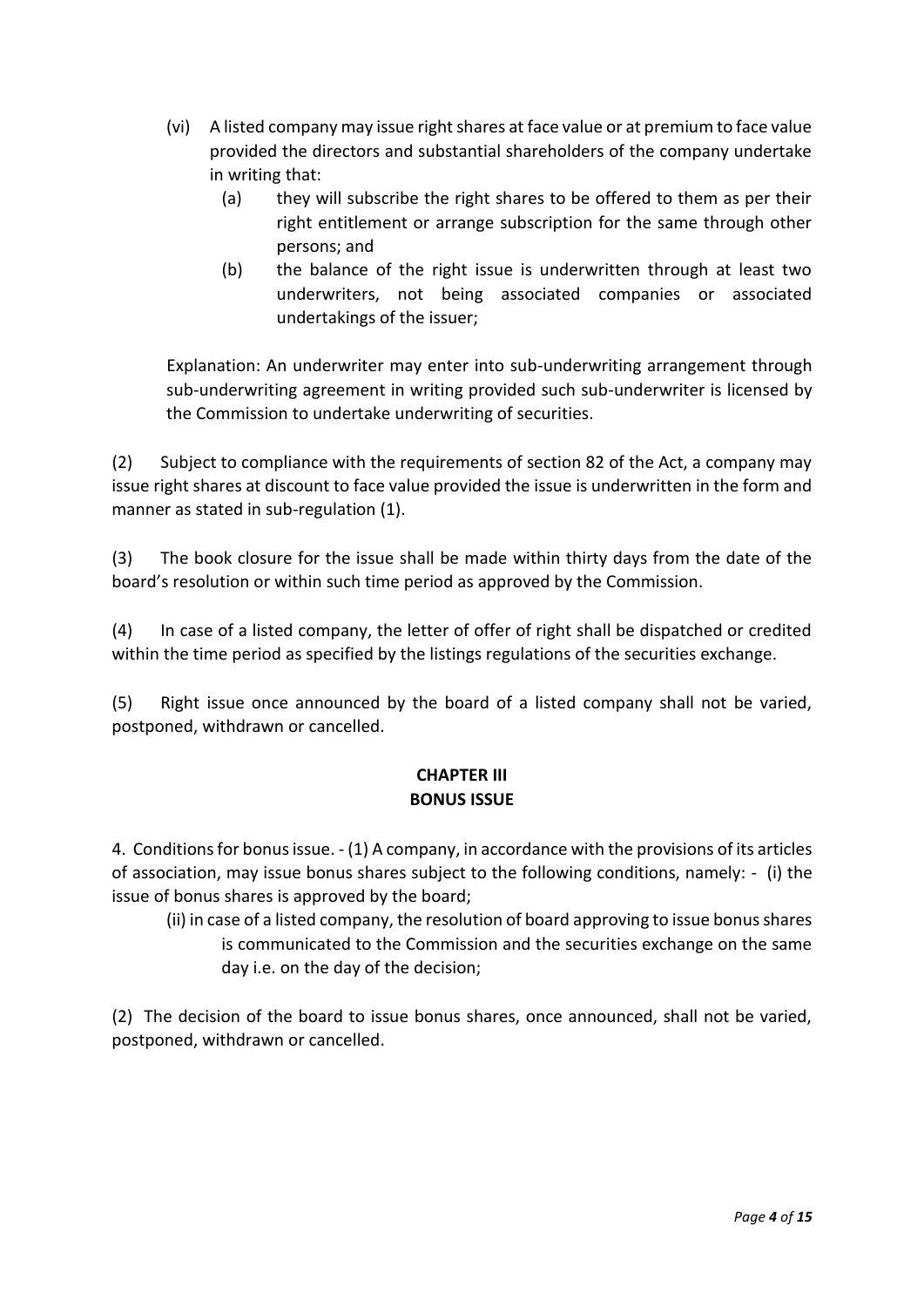#### **CHAPTER IV**

#### **ISSUE OF SHARES BY WAY OF OTHER THAN RIGHT OFFER**

5. Conditions for issue of shares by way of other than right offer. - (1) A public company may issue further shares, by way of other than right, under sub-section (1) of section 83 of the Act subject to the following general conditions, namely. –

- (i) the issue is proposed by the board;
- (ii) the aforesaid proposal of the board clearly states the following-
	- (a) proposal of the board to issue shares without right offer is subject to approval of the shareholders and the Commission;
	- (b) quantum of the issue both in terms of the number of shares and percentage of paid up capital before and after the issue;
	- (c) issue price per share and justification for the same;
	- (d) consideration against which shares are proposed to be issued i.e. cash or other than cash;
	- (e) name of person(s), their brief profile, existing shareholding, if any, in the company, to whom the shares are proposed to be issued;
	- (f) purpose of the issue;
	- (g) justification for issue of the shares by way of other than right;
	- (h) benefits of the issue to the company and its members;
	- (i) breakup value per share as per the latest available audited and reviewed accounts;
	- (j) consent of the person(s) to whom the shares are to be issued is(are) obtained;
	- (k) the proposed new shares shall rank pari passu in all respects with the existing ordinary shares of the company. In case the proposed new shares are different from the issued ordinary shares in any respect, then the board's decision must state the differences in detail
	- (l) average market price of the share, in case of a listed company, during the last three months preceding the board's decision as well as the latest available market price; and
	- (m) where shares are proposed to be issued for consideration other than in cash, the value of non-cash assets or services or intangible assets shall be determined by a valuer:

Provided that the valuation shall not be older than six months from the date of submission of the application to the Commission.

(2) The aforesaid decision of the board, in case of a listed company shall be communicated to the Commission and the securities exchange on the same day i.e. on the date of the decision of the board.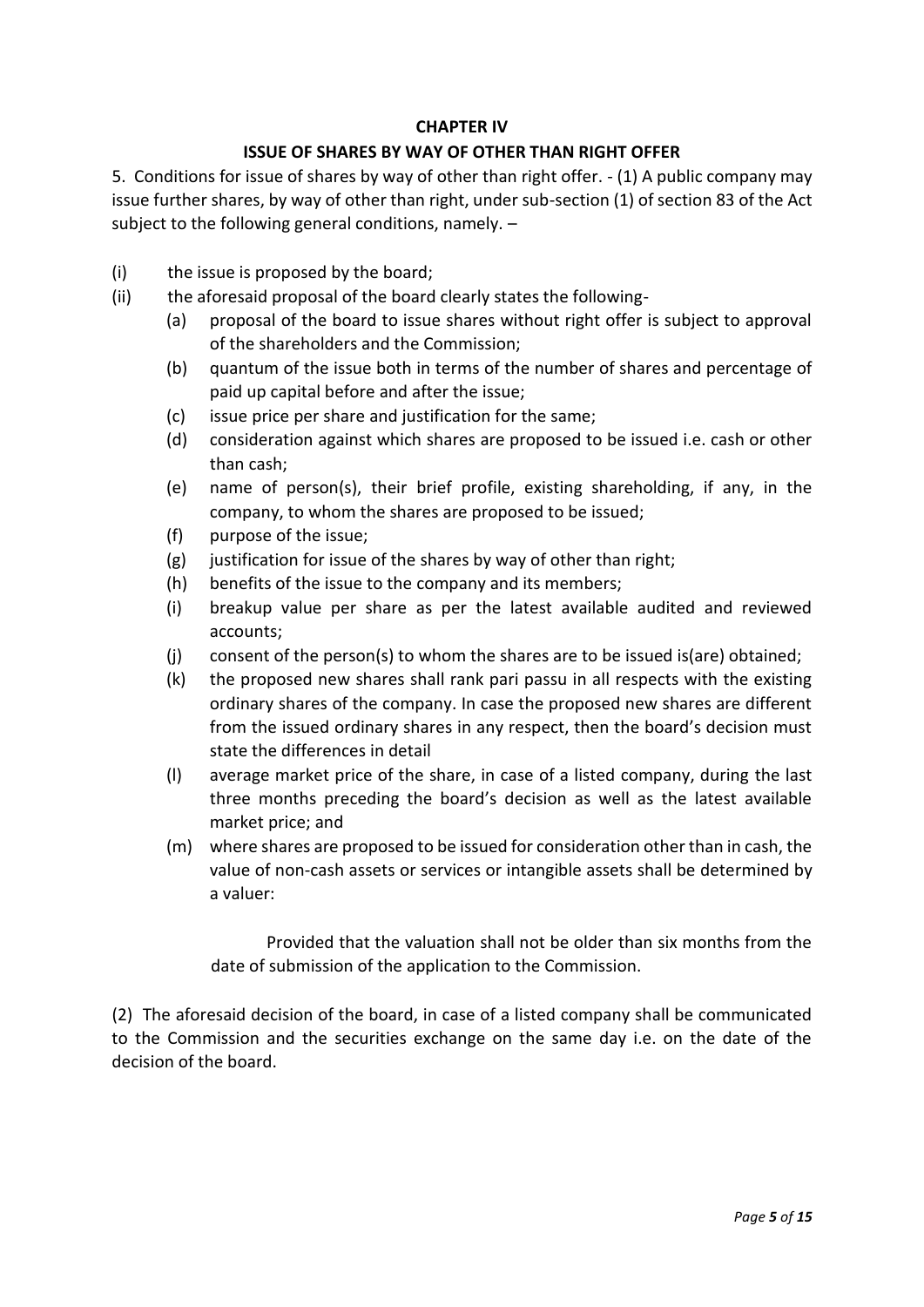# **CHAPTER V CLASSES AND KINDS OF SHARE CAPITAL**

6. Conditions for issuance of shares with different rights.  $- (1)$  A company may issue shares with differential rights under section 58 of the Act subject to compliance with the following conditions, namely-

- (i) the issue of shares with different rights is recommended by the board through resolution;
- (ii) the decision of the board shall, in addition to particulars required under clauses (a) to (g) of regulation 3 (iii), state the following-
	- (a) description of different kind of shares such as ordinary shares and preference shares;
	- (b) description of different rights such as different class in each kind, rights and privileges attached to each class or kind of capital;
	- (c) whether the shares are being issued as right or other than right;
	- (d) whether the holders of such shares shall be entitled to participate in profits or surplus funds of the company;
	- (e) whether the holders of such shares shall be entitled to participate in surplus assets and profits of the company on its winding-up which may remain after the ordinary shareholders has been repaid;
	- (f) whether payment of dividend on preference shares is on cumulative or noncumulative basis;
	- (g) in case the shares being issued are convertible into ordinary shares, then mode, mechanism and manner of such conversion;
	- (h) rights of holders of preference shares regarding dividend, participation in general meetings and voting therein before and after conversion of preference shares into ordinary shares;
	- (i) in case the shares are partially or wholly redeemable, then mode and manner of redemption;
	- (j) any other feature as deem appropriate by the board.
- (iii) the issue of shares is authorized by a special resolution;
- $(iv)$  [omitted]<sup>1</sup>
- (v) the company shall not amend, alter, vary or reassess the terms and conditions of such issue without approval of the holders of such shares carrying differential rights<sup>2</sup>;
- (vi) in case a company perform an act which is contradictory to the provision to clause (v) above, the Commission may:

 $\overline{a}$ <sup>1</sup> Sub-clause (iv) in Regulation 6 omitted through S.R.O. 1461(I)/2021 dated November 10, 2021

<sup>2</sup> Sub-clause (v) in Regulation 6 amended through S.R.O. 1461(I)/2021 dated November 10, 2021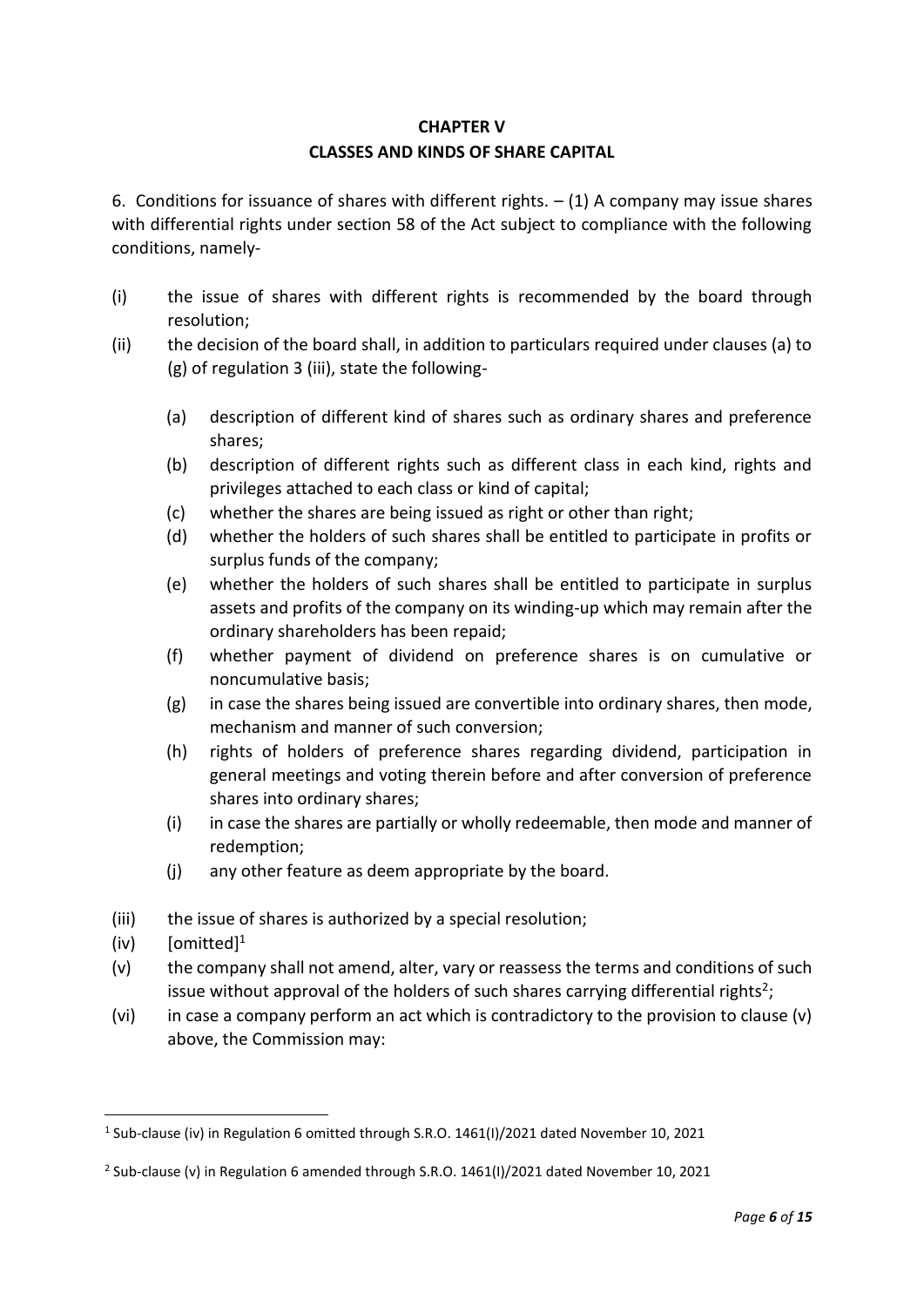- (a) direct such company to redeem the entire issue with immediate effect and make full compensation along with interest accrued therein, if any; or
- (b) direct such company to convert the entire issue into ordinary shares with immediate effect; or
- c) give direction as deemed appropriate by the Commission through an order after providing the company an opportunity of hearing.

 $3(2)$  Notwithstanding the requirements of sub-regulation (1), a company may convert its ordinary shares into preference shares or convert its shares (of a particular kind) from one class to another, on the basis of a special resolution:

Provided that the rights of holders of such converted shares are provided for in the articles of association of a company:

Provided further that a share that is not a redeemable preference share when issued cannot afterwards be converted into redeemable preference share.

# **CHAPTER VI EMPLOYEE STOCK OPTION SCHEME**

7. Condition for issue of Employee Stock Option Scheme. - (1) A public company, may issue shares to employees pursuant to a Scheme under section 83 of the Act, subject to the following conditions-

- (i) the articles of association of the company expressly provides and authorizes the offer of scheme;
- (ii) the board shall form a compensation committee for administration and superintendence of the scheme provided that the chairman of the compensation committee of listed company shall be an independent director;
- (iii) board shall consider and resolve to offer the scheme;

j

(iv) the aforesaid decision of the board shall provide information required under subclause (a) to (f) of clause (ii) of sub-regulation  $(1)$  of regulation 5, as applicable; (v) the offer of scheme is authorized by a special resolution;

Provided that separate special resolution shall be required for the following, where a scheme provides so, -

- (a) grant of option to employees of a subsidiary or holding company; and
- (b) grant of option to identified employees, during any one year, equal to or exceeding one per cent of the issued capital (excluding outstanding conversions) of the company at the time of grant of option;

<sup>3</sup> Sub-regulation (2) in Regulation 6 inserted through S.R.O. 1461(I)/2021 dated November 10, 2021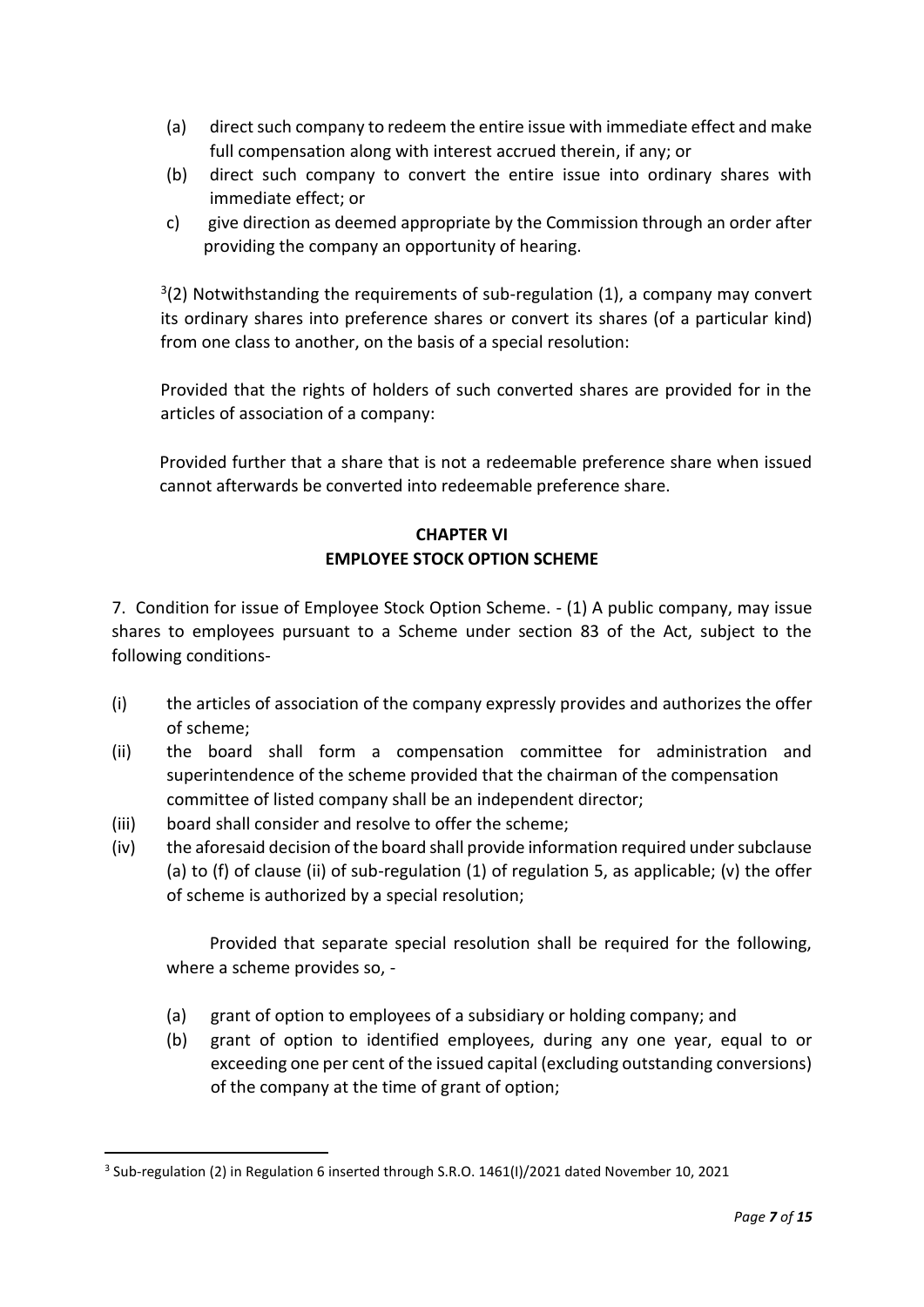- (vi) In case shares are to be issued at discount to the face value, the company shall also obtain approval of shareholders and the Commission under section 82 of the Act;
- (vii) the company and compensation committee shall ensure that its executive directors and employees in senior management shall not participate in the deliberation or discussion of their own allocation of options under the scheme;
- (viii) a company shall not vary the terms of a scheme in any manner which may be detrimental to the interests of its employees:

Provided that a company may by special resolution in a general meeting vary the terms of a scheme offered pursuant to an earlier resolution but not yet exercised by its employees provided that such variation is not prejudicial to the interests of the option holders.

(2) There shall be a minimum period of one year between the grant of option and vesting of option.

(3) Where options are granted by a company under its scheme in lieu of options held by the same person under a scheme in another company, which has merged or amalgamated with the first mentioned company, the period during which the options granted by the merging or amalgamating company were held by him shall be adjusted against the minimum vesting period required under these regulations.

(4) A company shall have the freedom to specify the lock-in period for the shares issued pursuant to an exercise of option.

(5) An employee shall not have the right to receive any dividend or to vote or be entitled to rights of members in respect of option granted to him, till shares are issued to such employee on exercise of option.

(6) In case of failure to exercise the option, the options granted shall lapse and such lapsed options may be granted to other employees within a period of thirty days from the date of lapse.

(7) An option granted to an employee shall not be transferable to any other person except to an entitled employee of the company:

### Provided that:

(i) in the event of death of an employee while in employment of a company, all options granted to him till the date of his death shall vest in his legal heirs or nominees;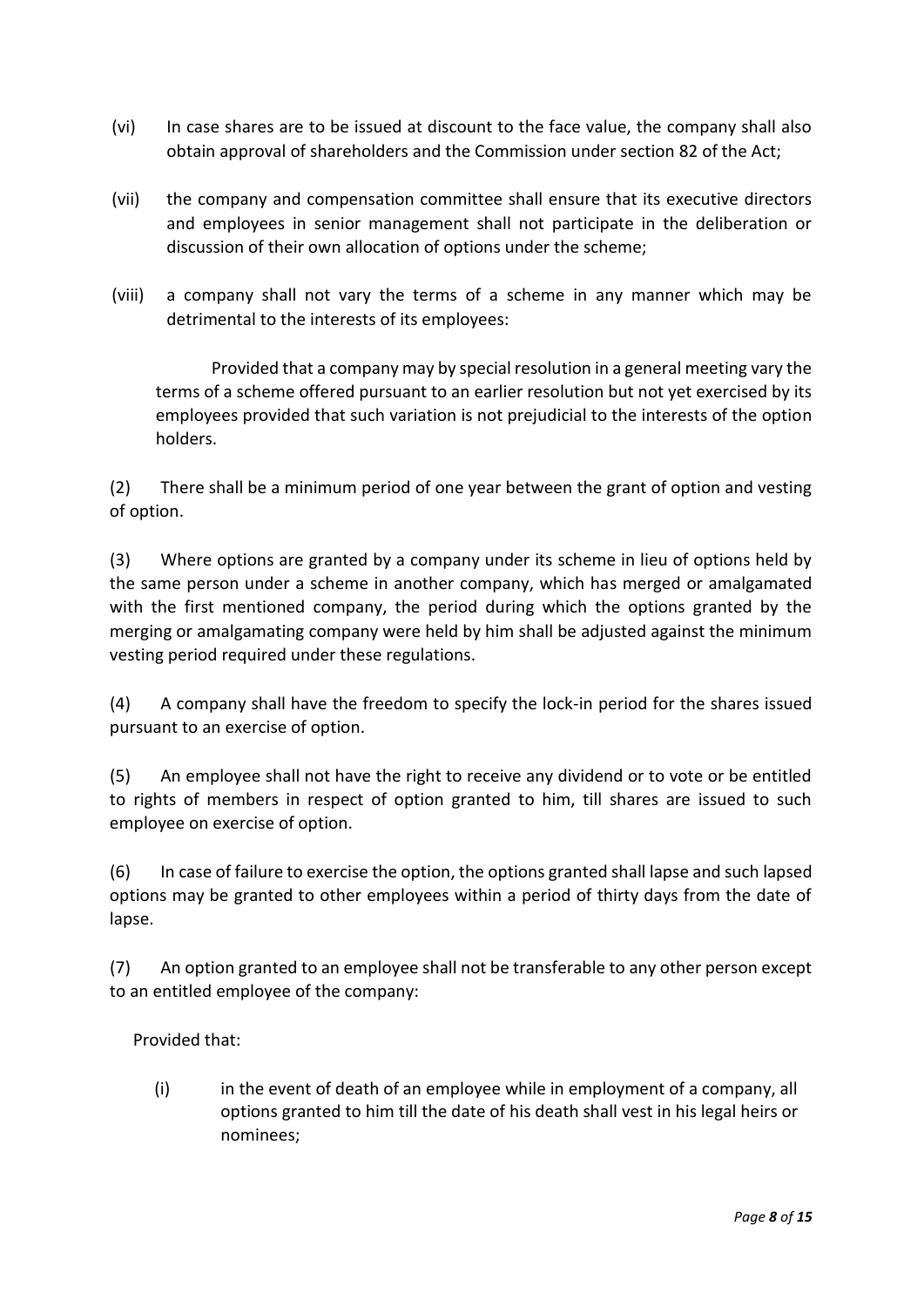- (ii) in case an employee suffers a permanent incapacity while in employment of a company, all options granted to him, as on the date of permanent incapacitation, shall vest in him on that day;
- (iii) in the event of resignation or termination of service of an employee, all options not vested as on that day shall expire. Provided, the employee shall, subject to the terms and conditions of the scheme, may be entitled to retain all the vested options.

(8) An option granted to an employee shall not be pledged, hypothecated, mortgaged or otherwise alienated in any other manner.

**8. Scheme offered at the time of public offering. -** If any options granted to employees in pursuance of a scheme are outstanding at the time of IPO, the offering document shall disclose number of such outstanding options, exercise price, exercise period and impact on shareholding of the members in case all the outstanding options are exercised.

# **<sup>4</sup>CHAPTER VIA REGISTRATION AND VALUATION**

**8A. Registered Valuers.** (1) Where valuation is required in respect of any property, stocks, shares, debentures, securities or goodwill or any other assets or net worth of a company or its liabilities under the provisions of this Act, the following persons shall be eligible to conduct the requisite valuation:

- (a) Consulting Engineers registered with Pakistan Engineering Council;
- (b) Practicing chartered accountants having satisfactory Quality Control Review awarded by the Institute of Chartered Accountants of Pakistan; and
- (c) Any other person as notified by the Commission.

(2) The valuers eligible under sub-regulation (1) shall also be deemed to be registered with the Commission and shall be entitled to conduct valuation as required under the Act, subject to fulfillment of the requirements of regulation 8A and 8B.

(3) All such valuers shall continue to be regulated, administered and monitored by the entities in which they are originally registered, and shall comply with all relevant rules, regulations, instructions etc. of such entities in addition to requirements of the Act.

*Explanation: This Chapter VI-A shall not be applicable on valuers engaged in valuation of banking transactions, and such valuers shall continue to be regulated under the applicable laws.*

j <sup>4</sup> Chapter VIA 'Registration and Valuation' inserted through S.R.O. 1461(I)/2021 dated November 10, 2021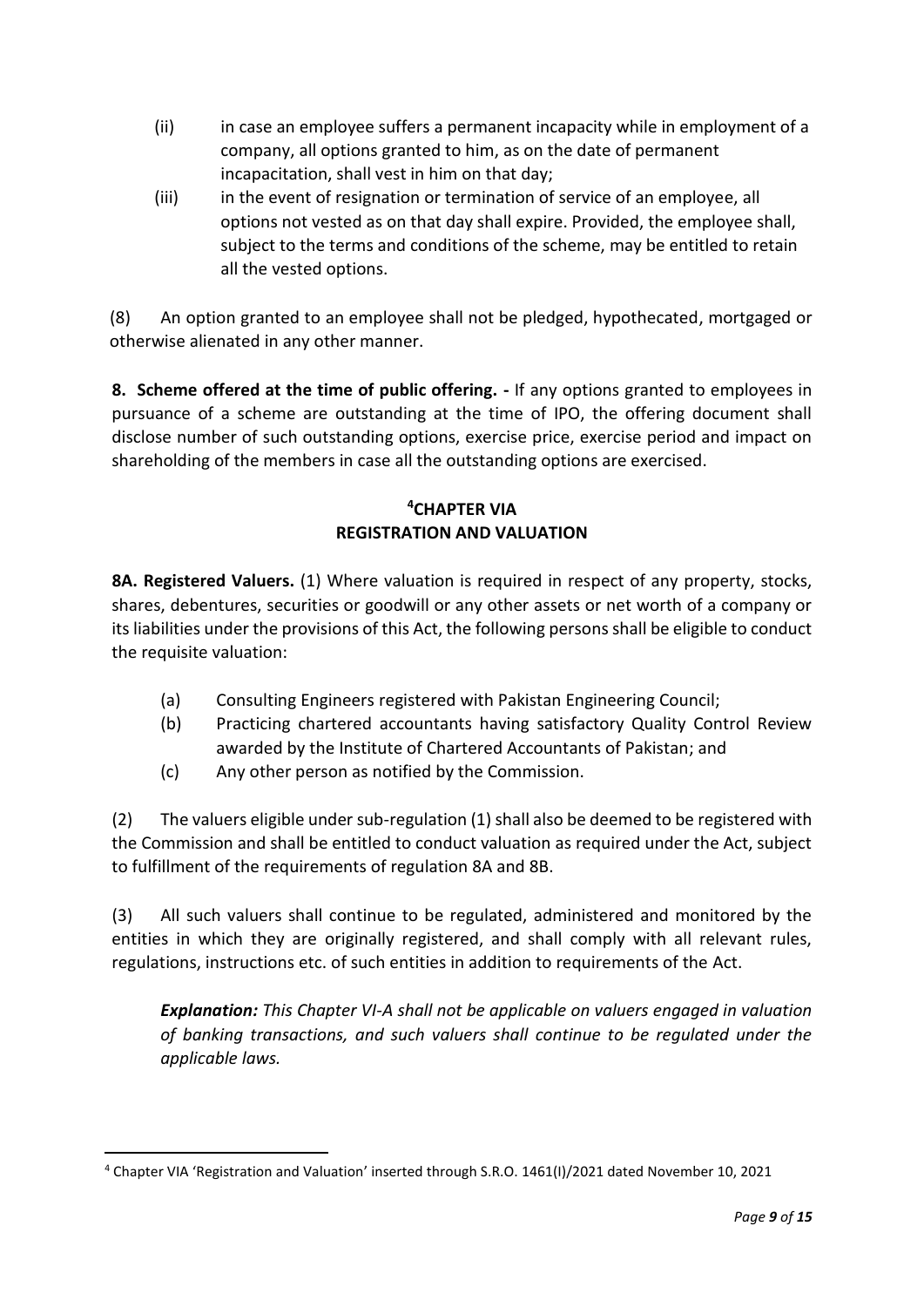**8B. Qualification and Experience for Valuation.**- (1) Following valuers who are independent shall be eligible to conduct valuation:-

- (a) in respect of movable property *i.e.* plant and machinery, immovable property *i.e.* land, building etc., and natural resources & exploration thereof, by a valuer registered with the Pakistan Engineering Council as a Consulting Engineer;
- (b) in respect of stocks, shares, debentures, securities, net worth of a company or an undertaking, goodwill and other intangible assets, services, and liabilities, by a valuer who is a practicing chartered accountant having satisfactory Quality Control Review awarded by the Institute of Chartered Accountants of Pakistan; and
- (c) in respect of value of all other assets, not covered in clauses (a) and (b), by a valuer registered with the Pakistan Engineering Council as a consulting engineer having experience as a valuer of at least five years in the relevant field:

*Explanation: To maintain independence and impartiality and to ensure true and fair valuation, the valuer shall not undertake valuation of any assets in which he has a direct or indirect interest or becomes so interested at any time before submission of the report.*

(2) The valuation shall not be older than six months, or such other time period as may be notified by the Commission, from the date of submission to the registrar pursuant to section 70 of the Act in case of a right issue, and from the date of submission of application to the Commission in case of an issue otherwise than right pursuant to section 83(1)(b) of the Act.

(3) The relevant entity or agency, on its own motion or on the reference by the Commission, may initiate necessary action against the abovementioned eligible valuers for any misconduct or failure to perform professional duties in accordance with its rules and regulations, and may cancel the registration of such a valuer.

(4) Upon cancellation under sub-regulation (3), such valuer shall be deemed as deregistered and shall not be eligible to conduct any valuation for the purposes of the Act.

### **CHAPTER VII**

### **GENERAL CONDITIONS, REPORTING AND DISCLOSURE REQUIREMENTS**

**9. General conditions. -** (1) The board shall not decide or recommend increase in capital by way of further issue of shares, beyond the authorized capital as stipulated in the memorandum and articles of association of the company or where resolution to give effect to such increase is passed by the members or to be passed by the members before any such increase.

(2) In case share capital of a company has different classes or kinds having different rights and privileges, this fact shall be distinctly mentioned in the letter of offer in case of right issue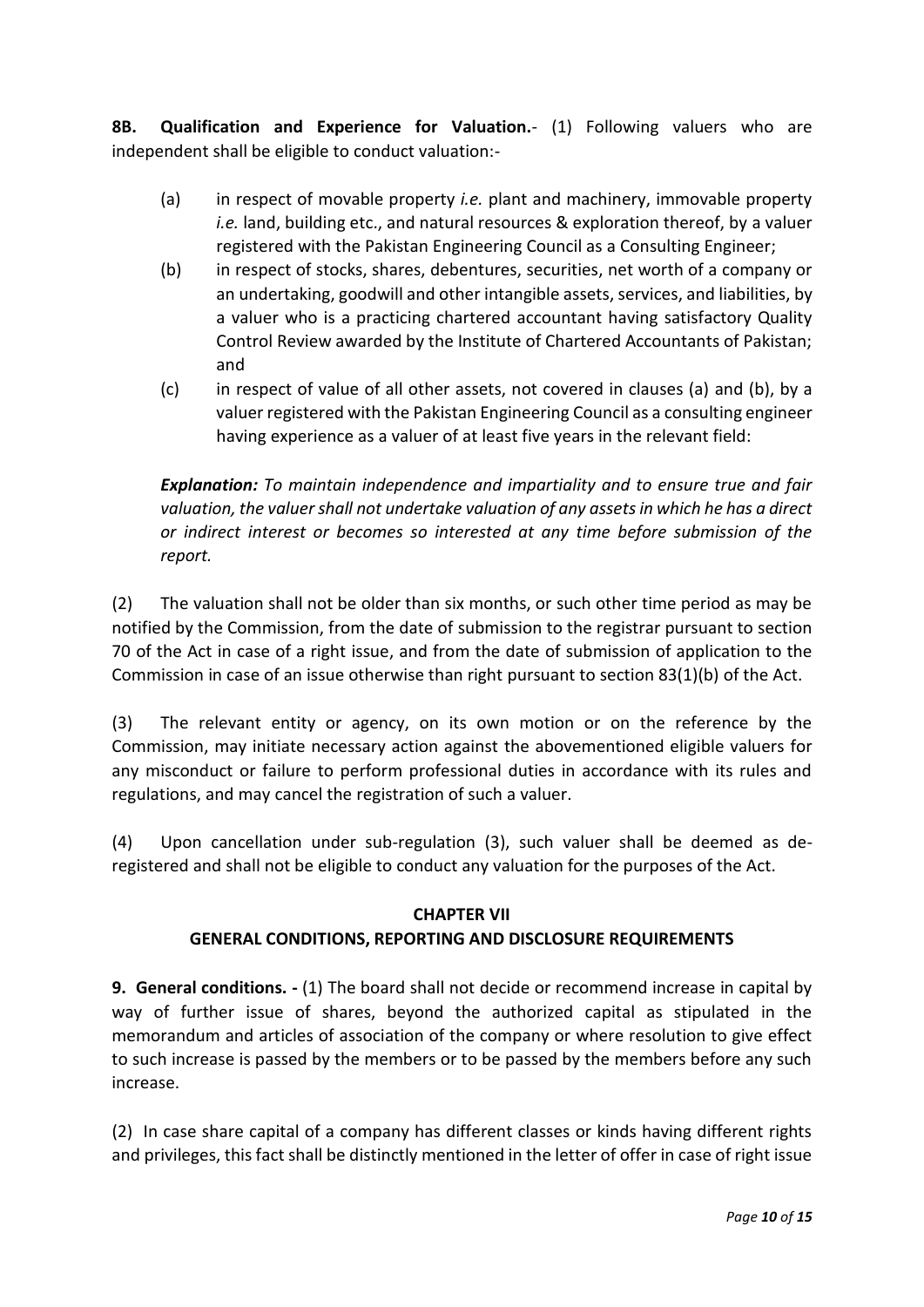and the difference in the rights and privileges of each class of share capital shall be clearly stated in directors' report to members.

**10. Reporting. -** (1) The company shall, within 30 days from the date of issue of shares, submit a report to the Commission clearly indicating the shares issued to:

- (i) directors;
- (ii) associated companies;
- (iii) other shareholders; and
- (iv) persons to whom unsubscribed shares are issued under sub-clause (iv) of clause (a) of sub-section (1) of section 83 of the Act.

(2) After issuance of right shares, the listed entity shall submit to the Commission progress report on utilization of the proceeds of the right issue on quarterly basis containing the following -

- (i) item-wise breakup of the proceeds utilized both in terms of amount and percentage of the total allocation made to the relevant item. The breakup must be provided in comparative form with the utilization plan earlier disclosed to the members;
- (ii) deviation, if any, from the purpose or use of proceeds earlier disclosed to the members along-with justification for such deviation;
- (iii) the progress report shall be continuously submitted till such time the proceeds from the right issue have been fully utilized or the purpose for which the proceeds were raised is achieved.

# **CHAPTER VIII MISCELLANEOUS**

**11. Penalty for contravention of Regulations:** Whoever fails or refused to comply with, or contravenes any requirements of the regulations shall be punishable with penalty as provided under sub-section (2) of section 512 of the Act.

**12. Repeal and Savings.** - (1) The Companies (Further Issue of Shares) Regulations, 2018, hereinafter referred to as the repealed regulations shall, upon coming into force of these regulations, stand repealed:

Provided that repeal of the repealed regulations shall not-

- (i) revive anything not in force at the time at which the repeal take effect; or
- (ii) affect the previous operation of the repealed instruments or anything duly done or suffered thereunder; or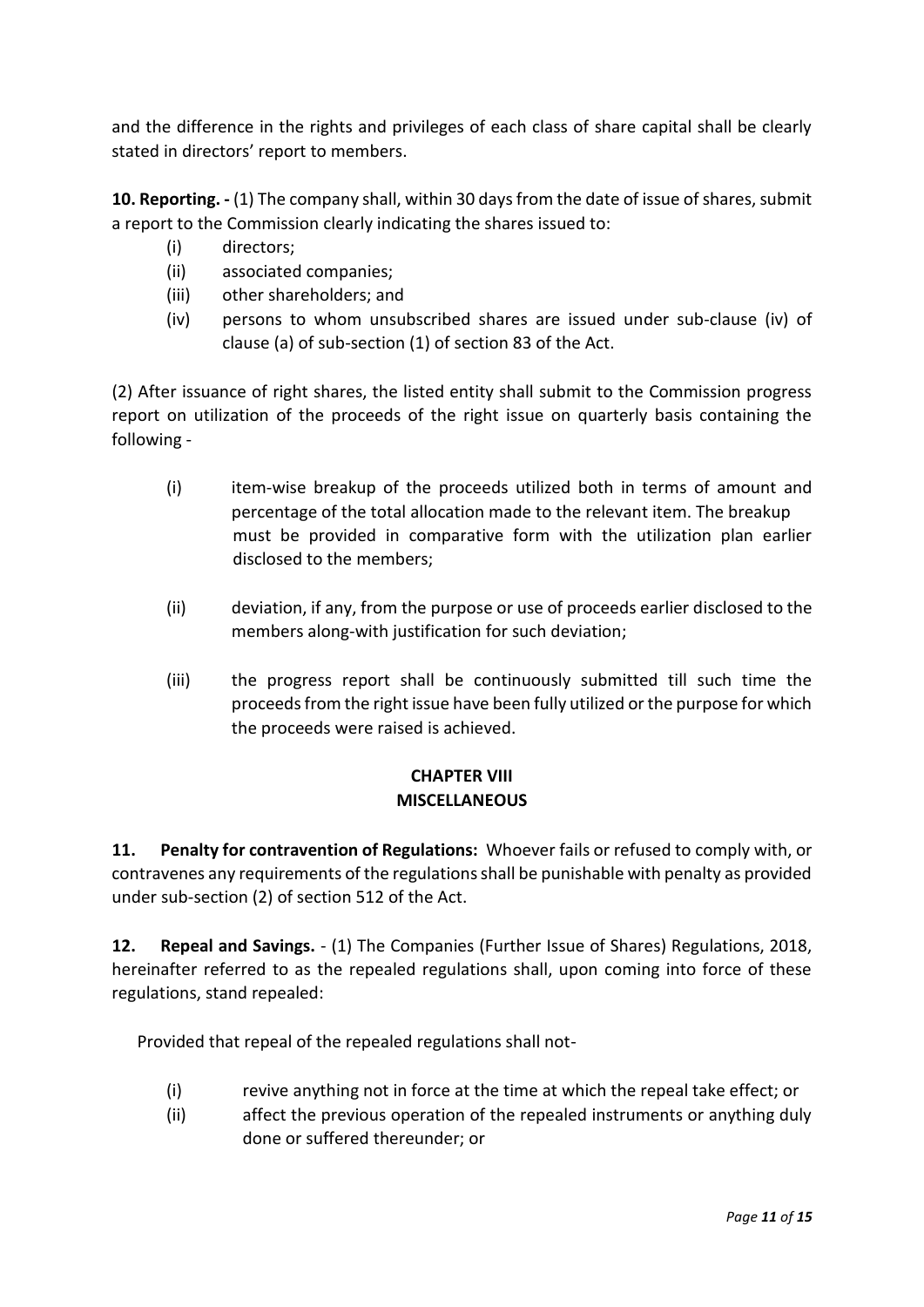- (iii) affect any right, privilege, obligation or liability acquired, accrued or incurred under or in respect of the said repealed regulations; or
- (iv) affect any penalty imposed, forfeiture made or punishment incurred in respect of any offence committed against or in violation of the repealed regulations; or
- (v) affect any inspection, investigation, prosecution, legal proceeding or remedy in respect of any obligation, liability, penalty, forfeiture or punishment as aforesaid, and any such inspection, investigation, prosecution, legal proceedings or remedy may be made, continued or enforced and any such penalty, forfeiture or punishment may be imposed, as if these regulations has not been notified.

(2) Save as otherwise specifically provided, nothing in these regulations shall affect or deemed to affect any action taken, orders issued, relaxation granted unless withdrawn, fee paid or accrued, resolution passed, direction given under the repealed regulations shall, if in force at the effective date of these regulations and not inconsistent with provision of these regulations, shall continue to be in force and have effect as if it were respectively taken, made, directed, passed, given, executed or issued under these regulations.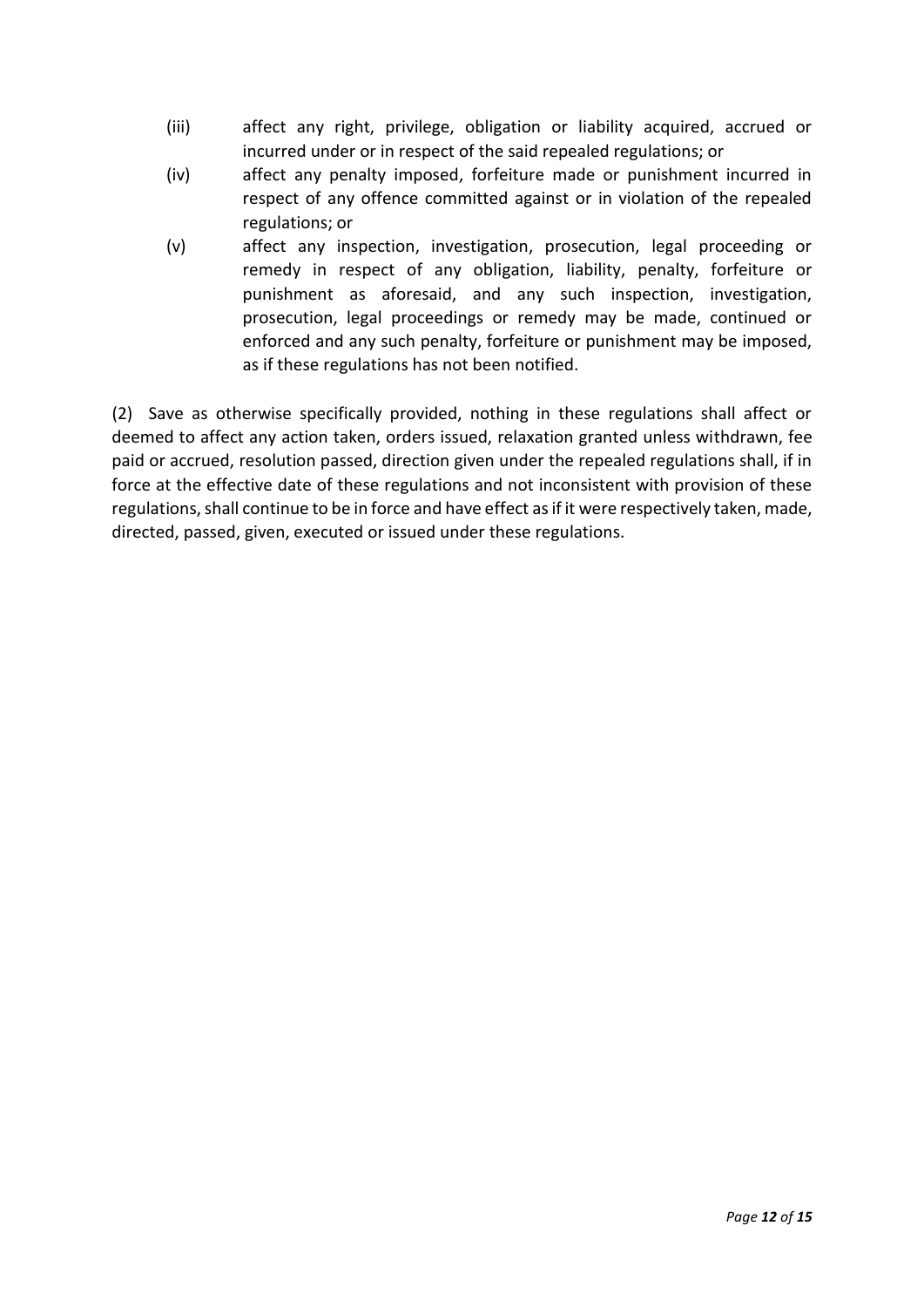## **Schedule I to the Companies (Further Issue of Shares) Regulations, 2020**

Following information shall be sent to the members along with the letter of offer for right issue by a listed company:

- (A) Information pertaining to company offering right issue:
	- (a) Company profile and history
		- (i) Name of Company
		- (ii) Incorporation date
		- (iii) Date of commencement of business
		- (iv) Corporate Universal Identification Number (CUIN)
		- (v) Website address and web-link where latest available financial statements are placed (in case of listed company)
		- (vi) Contact details for shareholder facilitation (in form of postal address, phone number or email address)
	- (b) profile of management and sponsors
		- (i) Profile of directors (names, executive/ nonexecutive/ independent/nominee director and tenure of directorship held)
		- (ii) other directorships held (provide names of the company(ies))
	- (c) name(s) of the statutory auditor(s)
	- (d) existing capital indicating classes of shares, if any, separately
		- (i) authorized Capital amounting to Rs. \_\_\_\_\_\_ divided in to shares of Rs. \_\_\_\_\_\_ each.
		- (ii) paid-up capital amounting to Rs. \_\_\_\_\_\_ divided in to shares of Rs. each.
	- (e) name of holding company, if any
	- (f) financial highlights of company for preceding three years including revenue/ sales, gross profit, profit before interest, tax, profit after tax, accumulated profit or (loss), total assets, total liabilities, net equity, break up vale per share, earnings per share, dividend, if any, bonus issue, if any.
	- (g) financial highlights for preceding one year of consolidated financial statements same as (f) above, if any
	- (h) detail of issue of capital in previous five years (i) year wise detail of issue of capital (right issue or other than right)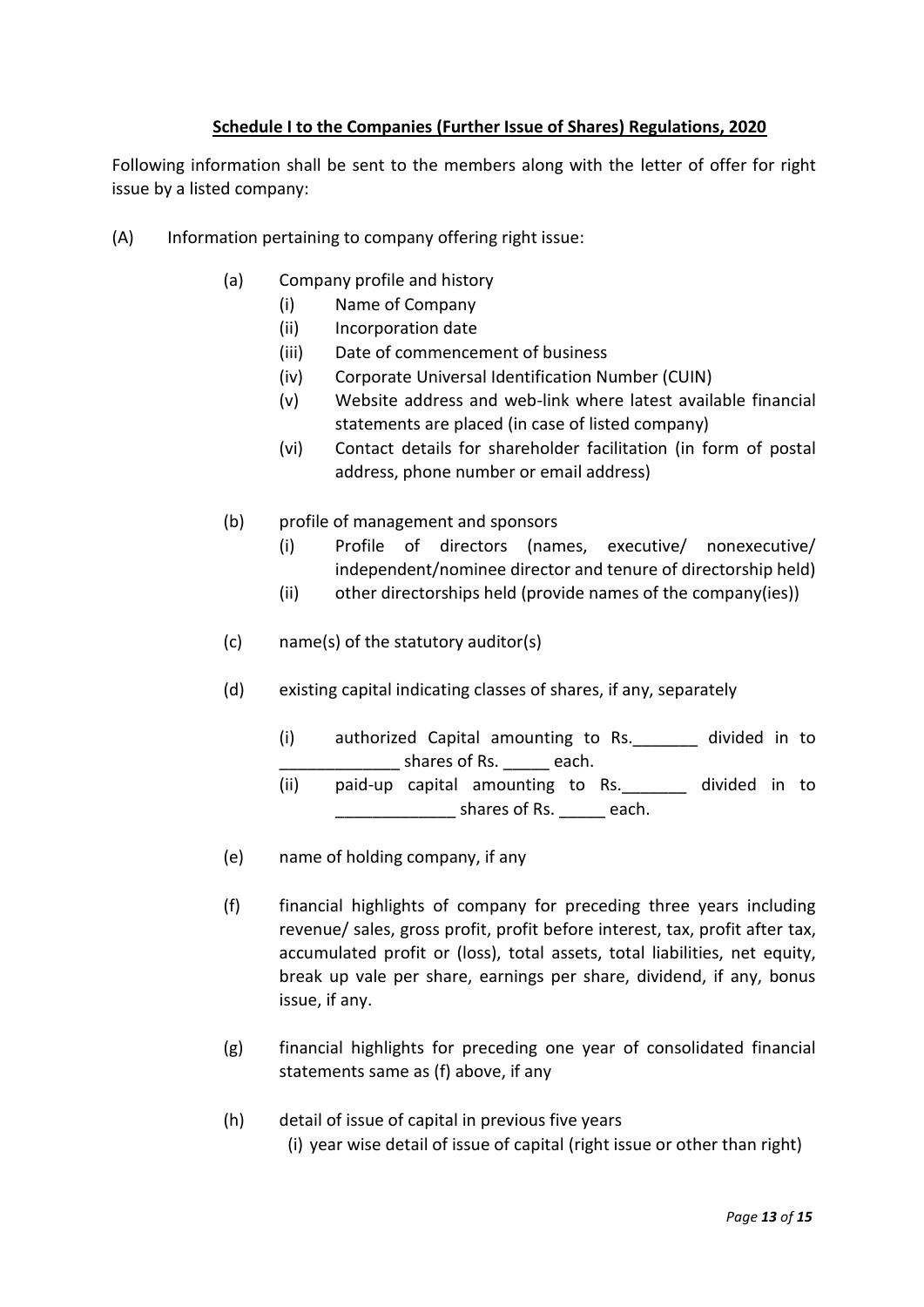- (ii) brief details of funds utilization through previous issue of right shares, if any
- (B) Details of the current right issue:

| (a) | description of issue:      |      |
|-----|----------------------------|------|
|     | size of the proposed issue | Rs.  |
|     | divided into               |      |
|     | of Rs.                     | each |
|     |                            |      |

- (b) face value of the share Rs. each
- (c) basis of determination of price of the right issue
- (d) proportion of new issue to existing issued shares with condition, if any
- (e) date of meeting of board of directors (BOD) wherein the right issue was approved
- (f) names of directors attended the BOD meeting
- (g) justification for the issue
	- (i) details of the main objects for raising funds through present right issue:
		- a) detail of project
		- b) total funds required for the project
		- c) percentage of funds required financed through the right issue
		- d) percentage of funds required financed from other sources, if any
		- e) time of completion of project
	- (ii) expected benefits of the issue to the company and its members (description and amount)
- (h) Average market price of the share of the company during the last six months
- (i) financial effects arising from right issue
	- (i) increase in paid-up share capital
	- (ii) net asset/breakup value per share before and after right issue
	- (iii) gearing ratio before and after right issue
- (j) Total expenses to the issue
	- (i) bankers' commission
	- (ii) others, if any
- (C) Information regarding risk and risk mitigating factors, as applicable:
	- (a) description of major risks and company's efforts to mitigate them :